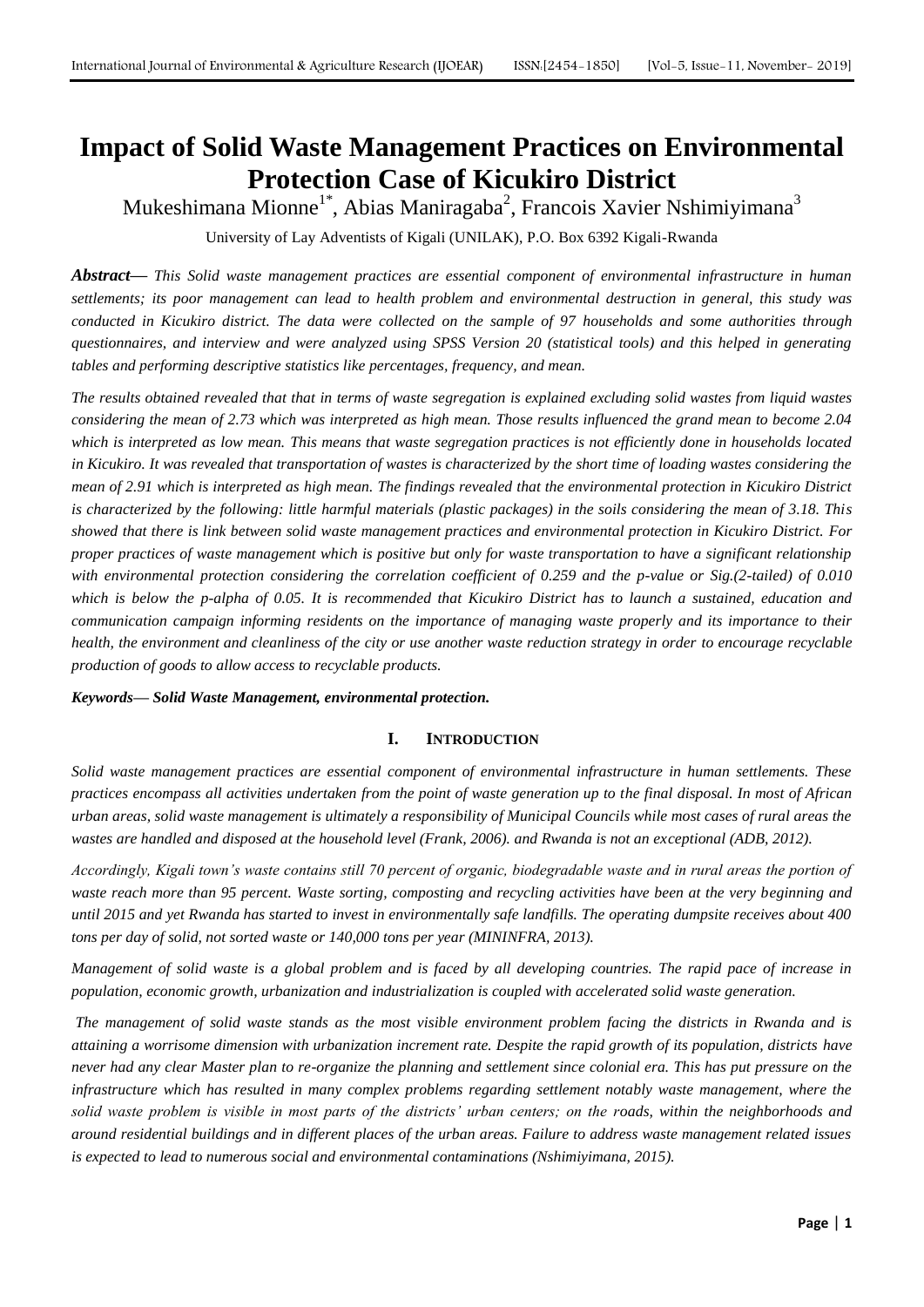*The Government of Rwanda has made waste management one of the priority areas in achieving vision 2020. During the Economic Development for Poverty Reduction Strategy (EDPRS) I period (2008-2012), the sector aimed at improving the environmental health and hygiene conditions of the population by promoting safer methods of waste disposal from community and health facilities. EDPRS II (2013-2018) stipulates that because of the rapid urbanization which will occur in Rwanda in the next five years, with 35% of the population envisaged to live in urban areas by 2020, it is likely to have huge economic and environmental impacts, through increased pressure on urban infrastructure, such as transport and solid and liquid waste (SLW) management systems. Regarding that this study aims at inspect the impact of current waste management practices on environmental protection in Rwanda by taking the case of Kicukiro District.*

#### **II. MATERIALS AND METHODS**

#### **2.1 Population of the study**

The target population of this study was composed by households and private people involved in collecting wastes in Kicukiro District, precisely Kicukiro district where 3219 are the households and the managing director of Ubumwe Cleaning Company as well as the officer in charge of environment participated.

This study was conducted in Kicukiro District which is located in Kigali city. Kicukiro district is one of the three districts of Kigali City. Kicukiro District is located Latitude :-2 $0$ '14.08" and Longitude: 30 $0$ 8'49.05" urban area have 318,564 total population  $(C2012)$  ,12 sectors, Area :167 km<sup>2</sup>, Density:1900/km<sup>2</sup>(4,900/sq.mi) and urbanization (C2012) Rural:38,623,Urban :279, 941. Kicukiro district is part of Kigali City where people emigrate from different areas for different reasons including socio-economic needs, like formal and informal jobs, business and life style. The choice of this district it has been performed well regarding waste management do by Ubumwe Cleaning Company.

#### **2.2 Sample size**

William (2004) noted that sampling is a devise or a way that is used in selecting of the members is able to question, or who are a fair presentation of all the members in a union. However the formula of Taro Yamane was used to calculate the sample size

$$
n = \frac{N}{1 + N(e)^2} \tag{1}
$$

Source: Yamane,1967

Where  $N=$  Total population, n=Sample size, and e= Error margin

Applying the above formula, the sample employed for this study was calculated from the total 3219 households from Kicukiro district. The sample was calculated as follows

$$
n = \frac{3219}{1 + 3219(0.1)^2} = 97\tag{2}
$$

#### **III. RESULTS AND DISCUSSIONS**

Table 1 show the main forms or types of wastes that are mostly exist in households. Majority of households revealed that the most wastes included garbage wastes with the percentage of 81.4%. This is due to that most of the wastes in the households are related to food residues and most of them are biodegradable.

| I ORMO OF WASTES IN SORVETED HOGSEHOLDS |                |                  |                |
|-----------------------------------------|----------------|------------------|----------------|
|                                         |                | <b>Frequency</b> | <b>Percent</b> |
|                                         | Plastic wastes |                  | 9.3            |
|                                         | Garbage wastes | 79               | 81.4           |
| Valid                                   | Paper wastes   |                  | 6.2            |
|                                         | Iron waste     |                  | 3.1            |
|                                         | Total          | 97               | 100.0          |

**TABLE 1 FORMS OF WASTES IN SURVEYED HOUSEHOLDS** 

*Source: Primary data, 2018*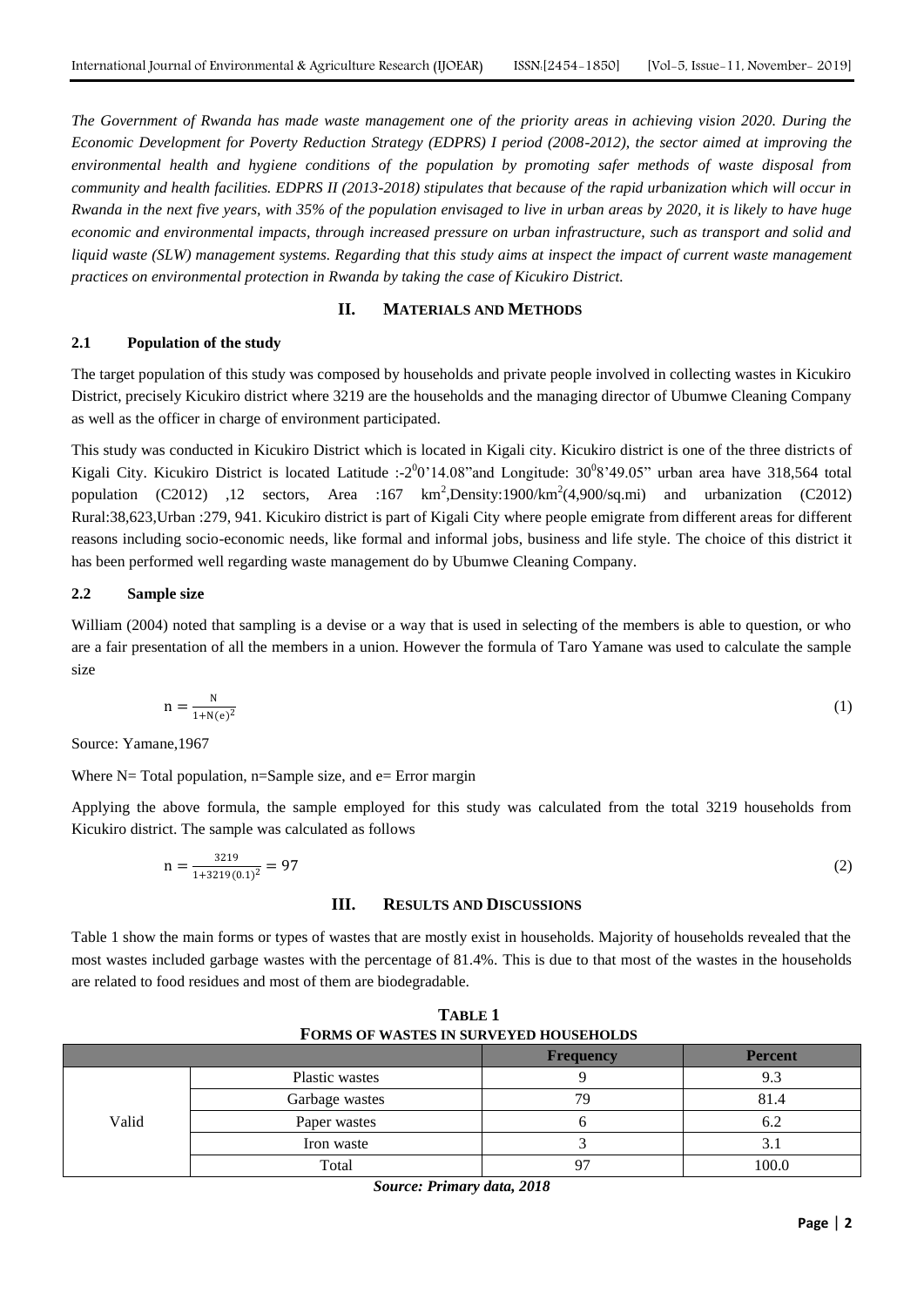#### **3.1 Status of solid waste management practices in Kicukiro district**

#### **3.1.1 Status of waste segregation in Kicukiro**

| PERCEPTIONS OF RESPONDENTS ON STATUS OF WASTE SEGREGATION IN KICUKIRO    |    |             |                       |
|--------------------------------------------------------------------------|----|-------------|-----------------------|
|                                                                          |    | <b>Mean</b> | <b>Std. Deviation</b> |
| In households, wastes are segregated for facilitating collection process | 97 | 1.81        | .833                  |
| Households have different bins for each kind of wastes                   | 97 | 2.13        | 1.027                 |
| Solid waste are excluded for liquid wastes                               | 97 | 2.73        | .930                  |
| Biodegradable and non-biodegradable are put into different bins          | 97 | 1.49        | .503                  |
| Waste segregation                                                        | 97 | 2.0438      | .38190                |

**TABLE 2**

*Source: Primary data, 2018*

**Note:** Categories of means: 1.00-1.85= Strongly Disagree (SD); 1.86-2.71=Disagree (D); 2.72-3.57=Agree (A); 3.58- 4=Strongly Agree (SA) (Field, 2005)

In households it was revealed that waste segregation is explained excluding solid wastes from liquid wastes considering the mean of 2.73 which is interpreted as high mean but was revealed that households that were surveyed don't have different bins for each kind of waste considering the mean of 2.13 which is interpreted as low mean, not segregating waste for facilitating the collection process with the mean of 1.81 which is interpreted as very low mean.

Also households fail to put biodegradable and non-biodegradable wastes in different bins considering the mean of 1.49 which is interpreted as very low mean. Those results influenced the grand mean to become 2.04 which is interpreted as low mean. This means that waste segregation practices is not efficiently done in households located in Kicukiro.

#### **3.1.2 Status of waste collection in Kicukiro**

The second indicator of waste management practice that was considered in this study was waste collection. This concerns all activities for collecting wastes from households to landfill and the intention of this was to know if wastes are collected efficiently or not.

|                                                              |    | <b>Mean</b> | <b>Std. Deviation</b> |
|--------------------------------------------------------------|----|-------------|-----------------------|
| There is a clear policy for waste collection                 | 97 | 2.92        | .986                  |
| Waste are collected in all households with affordable charge | 97 | 2.76        | 1.248                 |
| Waste are collected by trained people                        | 97 | 2.06        | 1.029                 |
| Collection of waste is done periodically                     | 97 | 2.85        | .833                  |
| Household help in easing the process of waste collection     | 97 | 2.68        | 1.036                 |
| Waste collection                                             | 97 | 2.6536      | .49709                |

**TABLE 3 PERCEPTIONS OF RESPONDENTS ON STATUS OF WASTE COLLECTION IN KICUKIRO**

#### *Source: Primary data, 2018*

**Note:** Categories of means: 1.00-1.85= Strongly Disagree (SD); 1.86-2.71=Disagree (D); 2.72-3.57=Agree (A); 3.58- 4=Strongly Agree (SA) (Field, 2005)

According to the above table 3, the effectiveness of waste collection is based on the following: clear policy for waste collection considering the mean of 2.92 which is interpreted as high mean, collection of waste in all households with affordable charges considering the mean of 2.76 which is interpreted as high mean, and collection of waste is done periodically considering the mean of 2.85 which is interpreted as high mean. But respondents found the following to be critical: collection of wastes by trained people considering the mean of 2.06 which is interpreted as low mean; where this means that wastes are not collected with people with trainings in wastes management, and households fail to easy the process of waste collection considering the mean of 2.65 which is interpreted as low mean. In the end the grand mean shows that waste collection is not practiced effectively efficiently since it is 2.65 which is interpreted as low mean.

#### **3.1.3 Status of waste transportation in Kicukiro**

Transporting wastes was not an easy task and requires special equipment. The intention of this was to know if transportation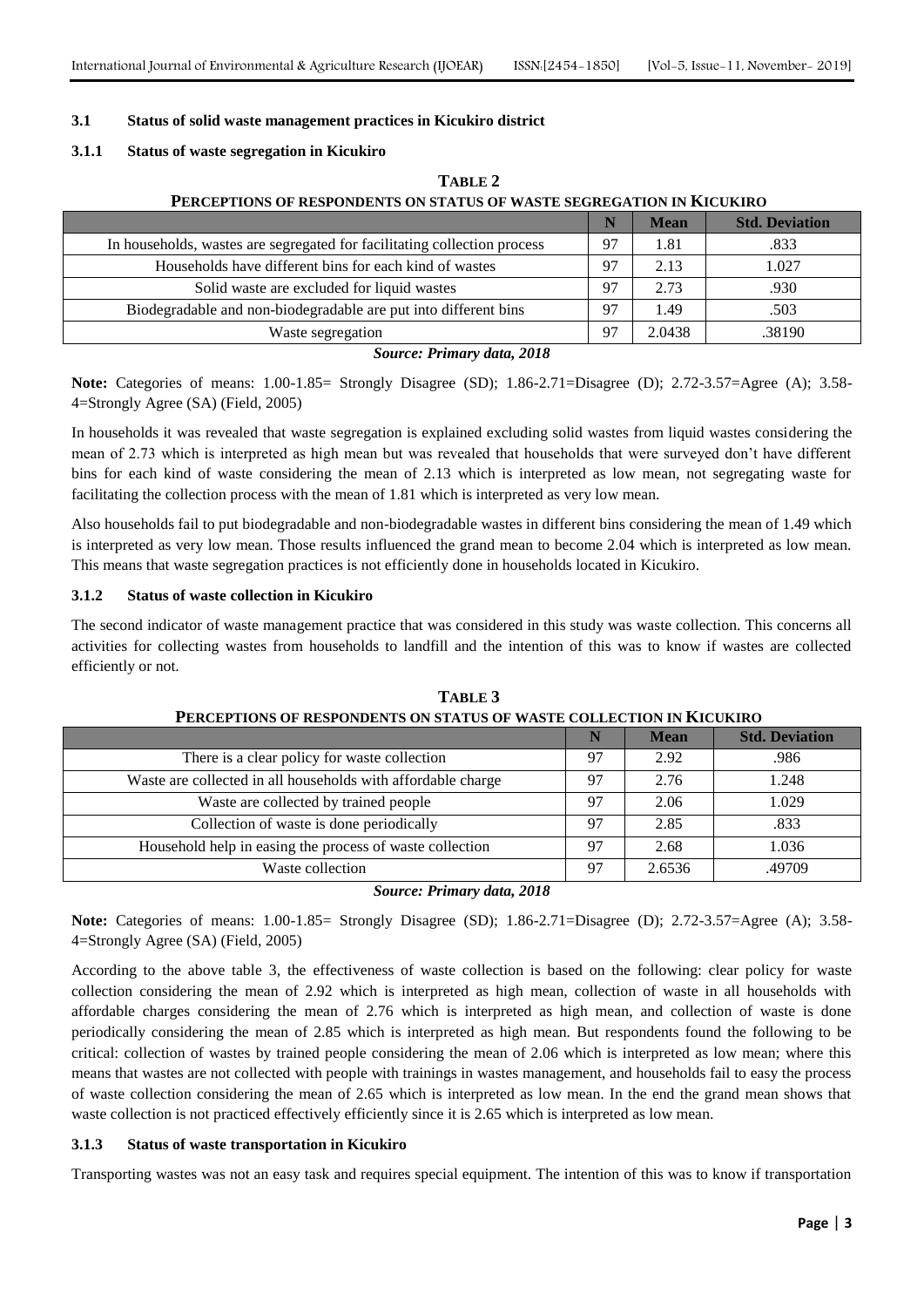of waste management fulfills all requirements in Kicukiro District.

Table 4 below shows the perceptions of respondents on how wastes are transported in Kicukiro District.

| PERCEPTIONS OF RESPONDENTS ON STATUS OF WASTE TRANSPORTATION IN KICUKIRO |     |             |                       |
|--------------------------------------------------------------------------|-----|-------------|-----------------------|
|                                                                          |     | <b>Mean</b> | <b>Std. Deviation</b> |
| Loading time of wastes is not long                                       | 97  | 2.91        | .925                  |
| Modern packing mechanisms followed for waste transportation              | 97  | 2.30        | .854                  |
| Vehicles were covered during transportation                              | 97  | 2.10        | .653                  |
| Transportation of wastes is contracted to private agencies               | 97  | 2.75        | .524                  |
| The money for waste transport are affordable                             | -97 | 3.04        | .735                  |
| People who collect waste are protected enough                            | 97  | 2.42        | .643                  |
| Waste transportation                                                     | 97  | 2.5876      | .26581                |

# **TABLE 4**

*Source: Primary data, 2018*

**Note:** Categories of means: 1.00-1.85= Strongly Disagree (SD); 1.86-2.71=Disagree (D); 2.72-3.57=Agree (A); 3.58- 4=Strongly Agree (SA) (Field, 2005)

Table 4 showed the perceptions of respondents of respondents on waste transportation in Kicukiro District. It was revealed transportation of wastes is characterized by the short time of loading wastes considering the mean of 2.91 which is interpreted as high mean, transportation of wastes is contracted to private agencies considering the mean of 2.75 which is interpreted as high mean, and the money for waste collection is affordable considering the mean of 3.04 which is interpreted as high mean. But the following were found to be critical considering their means; that are following modern packing for waste transportation considering the mean of 2.30 which is interpreted as low mean, well covering the cars that transport wastes considering the mean of 2.10 which is interpreted as low mean, and people who collect waste are not protected considering the mean of 2.58 which is interpreted as low mean. Concluding to this transportation is not done in adequate manners considering the grand mean of 2.58 which is interpreted as low mean.

**TABLE 5 PERCEPTIONS OF RESPONDENTS ON STATUS OF WASTE DISPOSAL IN KICUKIRO**

|                                                                            |    | <b>Mean</b> | <b>Std. Deviation</b> |
|----------------------------------------------------------------------------|----|-------------|-----------------------|
| Landfill for waste are far away of the household                           | 97 | 3.62        | .620                  |
| There are adequate materials that are used for waste disposal              | 97 | 3.30        | .543                  |
| There is effective mechanism of reducing the smell of wastes from landfill | 97 | 2.31        | .727                  |
| Biodegradable and non-biodegradable wastes are disposed differently        | 97 | 3.38        | .620                  |
| Waste disposal                                                             | 07 | 3.1521      | 33571                 |

#### *Source: Primary data, 2018*

Note. Categories of means: 1.00-1.85= Strongly Disagree (SD); 1.86-2.71=Disagree (D); 2.72-3.57=Agree (A); 3.58- 4=Strongly Agree (SA) (Field, 2005)

According to the above table 5 the effectiveness of waste disposal is explained by the following: landfill for waste are far away for the households considering the mean of 3.62 which is interpreted as high mean, there are adequate materials that are used for waste disposal considering the mean of 3.30 which is interpreted as high mean, and biodegradable and non-wastes are disposed differently in landfills considering the mean of 3.38 which is interpreted as high mean. Finally, it was revealed that it was revealed that there is no effective mechanism for reducing smell of wastes from landfill considering the mean of 2.31 which is interpreted as low mean. And in conclusion it was revealed that wastes in general are disposed effectively considering the mean of 3.15 which is interpreted as high mean.

## **3.2 Solid waste management practices and environmental protection in Kicukiro District**

The second specific objective of this study was to assess the relationship between waste management practices and environmental protection. This was achieved by correlating the results of the independent variable and the dependent variable meaning results of waste management practices and environmental protection. The correlation helps to show the relationship between variables where its positive value explains the positive relationship. And the significance relationship should be tested where the significance level of 0.05 was used in this study where the p-value less than the significance level indicates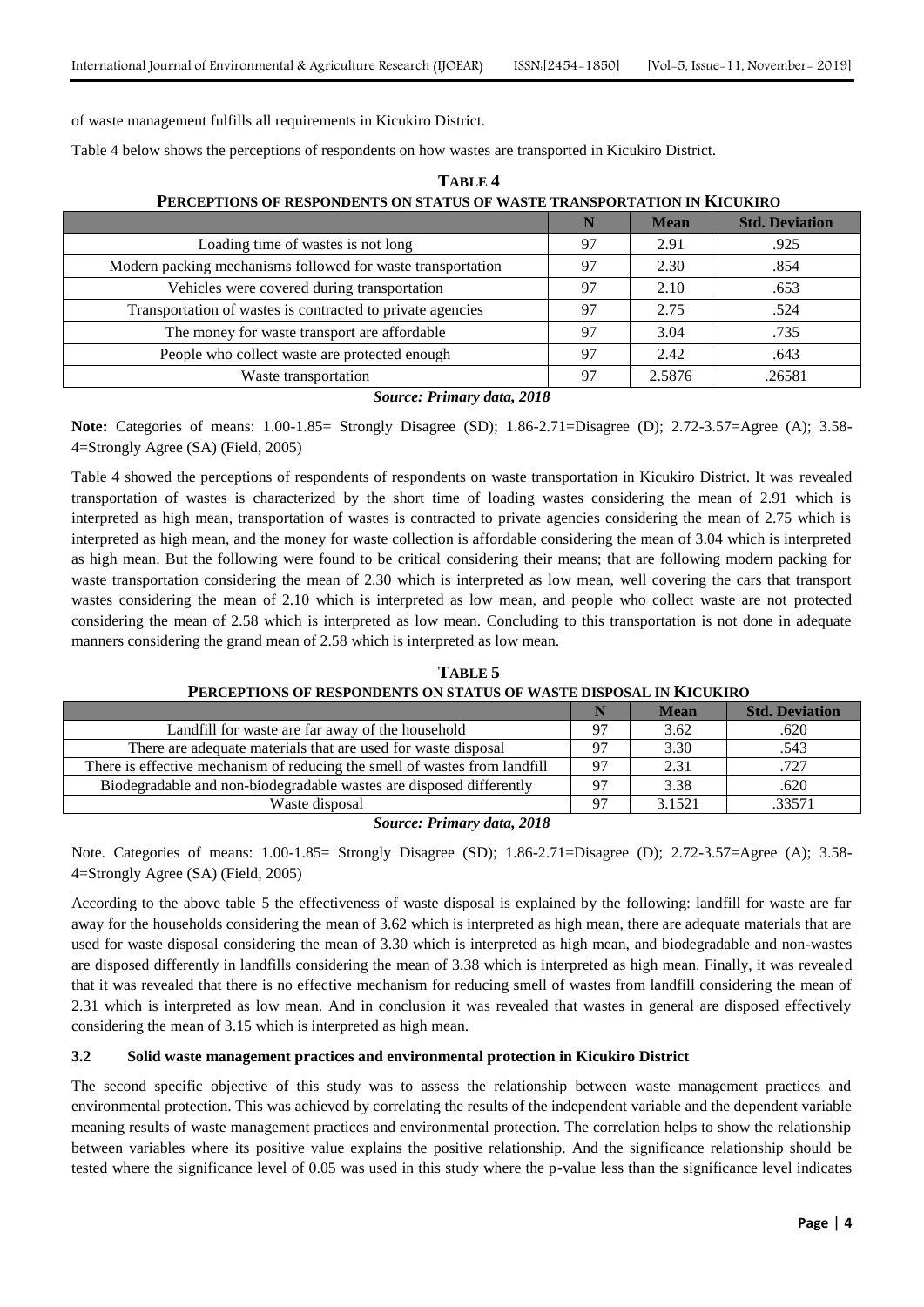the significance of the relationship.

|                             |                            | <b>Environmental protection</b> |
|-----------------------------|----------------------------|---------------------------------|
|                             | <b>Pearson Correlation</b> | .035                            |
| <b>Waste segregation</b>    | Sig. (2-tailed)            | .733                            |
|                             | N                          | 97                              |
|                             | <b>Pearson Correlation</b> | .101                            |
| <b>Waste collection</b>     | Sig. (2-tailed)            | .323                            |
|                             | N                          | 97                              |
|                             | <b>Pearson Correlation</b> | $.259*$                         |
| <b>Waste transportation</b> | Sig. (2-tailed)            | .010                            |
|                             | N                          | 97                              |
|                             | <b>Pearson Correlation</b> | .098                            |
| <b>Waste disposal</b>       | Sig. (2-tailed)            | .338                            |
|                             | N                          | 97                              |

**TABLE 6**

**Note:**  $r_s = 1$ : perfect correlation,  $0.9 \le r_s < 1$ : strong correlation(very high ),  $0.7 \le r_s < 0.9$ : high correlation,  $0.5 \le r_s <$ 0.7: moderate correlation,  $r_s < 0.5$ : weak(low) correlation,  $r_s = 0$ : absence of correlation.

Table 6 showed the correlation between waste management practices and environmental protection. To all practices of waste management practices the relationship is positive but only for waste transportation to have a significant relationship with environmental protection considering the correlation coefficient of 0.259 and the p-value or Sig. (2-tailed) of 0.010 which is below the p-alpha of 0.05.

#### **IV. SUMMARY, CONCLUSION, AND RECOMMENDATIONS**

#### **4.1 Summary of findings**

This study focus was to examine the impact of solid waste management practices on environmental protection conducted in Kicukiro district in order to evaluate solid waste management practices in terms of waste segregation, collection, transportation, and disposal in Kicukiro District.

In term of waste segregation, the results of solid wastes from liquid wastes considering the mean of 2.73 which is interpreted as high mean but households that were surveyed don't have different bins for each kind of waste considering the mean of 2.13 which is interpreted as low mean. Segregating waste for facilitating the collection process with the mean of 1.81 which is interpreted as very low mean,. Those results influenced the grand mean to become 2.04 which means that waste segregation practices is not efficiently done in households located in Kicukiro.

Concerning waste collection, it was found that the effectiveness of waste collection is based on the following: clear policy for waste collection considering the mean of 2.92 which is interpreted as high mean, collection of waste in all households with affordable charges considering the mean of 2.76 which is interpreted as high mean, and collection of waste is done periodically considering the mean of 2.85 which is interpreted as high mean.

In the end the grand mean shows that waste collection is not practiced effectively efficiently since it is 2.65 which are interpreted as low mean.

It was revealed transportation of wastes is characterized by the short time of loading wastes considering the mean of 2.91 which is interpreted as high mean, transportation of wastes is contracted to private agencies considering the mean of 2.75 which is interpreted as high mean, and the money for waste collection is affordable considering the mean of 3.04 which is interpreted as high mean. Concluding to this transportation is not done in adequate manners considering the grand mean of 2.58 which is interpreted as low mean. The effectiveness of waste disposal was revealed that wastes in general are disposed effectively considering the mean of 3.15 which is interpreted as high mean.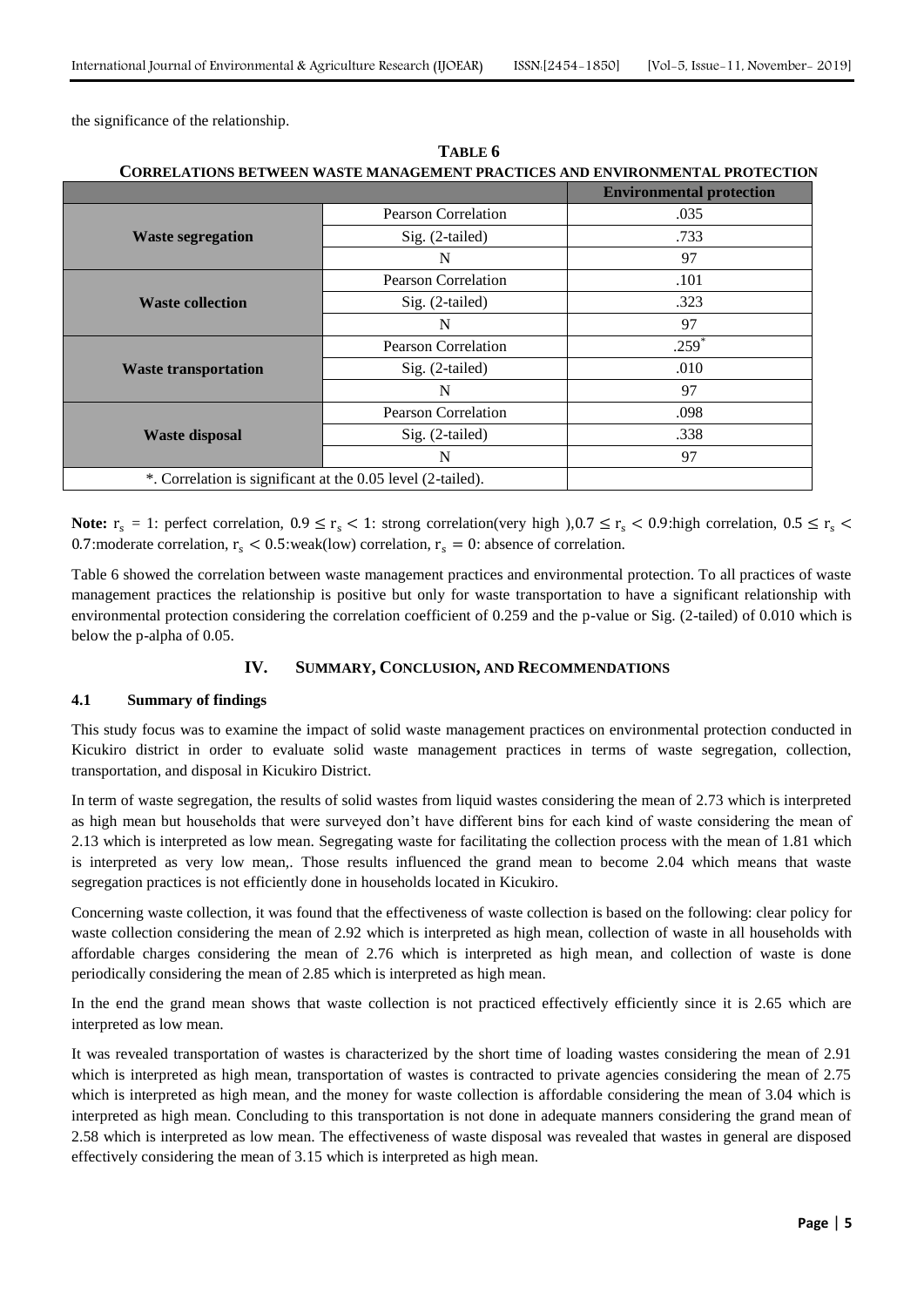In general all practices of waste management practices the relationship is positive but only for waste transportation to have a significant relationship with environmental protection considering the correlation coefficient of 0.259 and the p-value or Sig.(2-tailed) of 0.010 which is below the p-alpha of 0.05. This indicates that waste transportation us key factors to environmental protection but more are need to be done for improving the whole system of waste management practices.

#### **4.2 Conclusion**

The focus of the study was to investigate the impacts of solid waste management practices on environmental protection. It was found that with the increasing in the global population and the rising demand for food and other essentials, there has been a rise of the amount of waste being generated daily by each household. To all practices of waste management practices the relationship is positive but only for waste transportation to have a significant relationship with environmental protection considering the correlation coefficient of 0.259 and the p-value or Sig.(2-tailed) of 0.010 which is below the p-alpha of 0.05.. The sustainability of our environment, an adequate sort from household level is a requirement for a good management of solid waste. This is only successful after education of the people and their involvement in waste handling and separate waste like degradable and non-degradable waste.

After the sort, some fractions must be transformed in marketable things such as: compost and biological digestion can also yield biogas that can be used as the source of energy. Other material like metal and plastic bags can be recycling of other materials. Landfill site must be the last option for treating ultimate solid waste and this must be done under environmental condition.

#### **4.3 Recommendations**

Governments have a range of policy options to encourage waste management practices that will reduce greenhouse gas emissions. Practical approaches that could be applied in most cities include:

- Public education to inform people about their options to reduce waste generation and increase recycling and composting.
- Pricing mechanisms, such as product charges can stimulate consumer behavior to reduce waste generation and increase recycling. A product charge is a cost assessment added to the price of a product and is tied to the cost of the desired waste management system. Consumers would pay for the waste management service when they buy the product. The fees collected would be directed to municipalities relative to the waste generated.
- $\triangleright$  Another pricing mechanism well suited to urban areas is user charges tied to quantity of waste disposed. Consumers who separate recyclables pay a lower fee for waste disposal. This pricing policy can work well in locations where waste collection is from individual households so that waste quantities for disposal can be readily monitored. However, it may not be practical in many areas in developing countries, particularly in those where there are communal collection points associated with multi-unit households (such as apartment user charges tied to quantity or volume).
- $\triangleright$  Preferential procurement policies and pricing to stimulate demand for products made with recycled post-consumer waste. Use of compost in public parks and other property owned by cities

#### **REFERENCES**

- [1] Achankang, E. (2003). Globalisation, Urbanisation and Municipal Solid Waste Management in Africa. African Studies Association of Australasia and the Pacific Conference Proceedings – Africa on a Global Stage. University of Adelaide.
- [2] Alamgir, M. C. McDonald, K. E. Roehl, and A. Ahsan (2005). Integrated Management and Safe
- [3] Armah, N.A. (1993). Waste Management. The Future of Our Cities. Proceedings of the Ghana Academy of Arts and Sciences. Volume XXVIII. Pp 78-83. Accra. GAAS.
- [4] Attahi, K. (1999). Abidjan, Cote d'Ivoire. Onibokun, A. G. (Ed). Managing the Monster. Urban Waste and Governance in Africa. Pp. 11- 48. Ottawa, IDRC.
- [5] Cointreau, S. (2001). Declaration of Principles for Sustainable and Integrated Solid Waste Management. Accessed at: http://web.worldbank.org. 17/06/10.
- [6] Cooper, J. (1999). Solid Waste Management in Copenhagen. Atkinson, A. et al., 1999. The Challenges of Environmental Management in Urban Areas. Aldershot and Vermont, Ashgate
- [7] CPCB. (2013). Status report on municipal solid waste management. Retrieved from [http://www.cpcb.nic.i](http://www.cpcb.nic/)n/divisionsofheadoffice/pcp/MSW\_Report.pdfhttp:// pratham.org/images/paper\_on\_ragpickers.pdf
- [8] Cronbach, L. J. (1951) "My current thoughts on coefficient alpha and successor procedures" Educational and Psychological Measurement 64(3) 391-418. DOI.Centers for Disease and Control. (2009). Solid Waste. Retrieved July 16,from http://www.cdc.gov/nceh/ehs/NALBOH/NALBOH-4.pdf